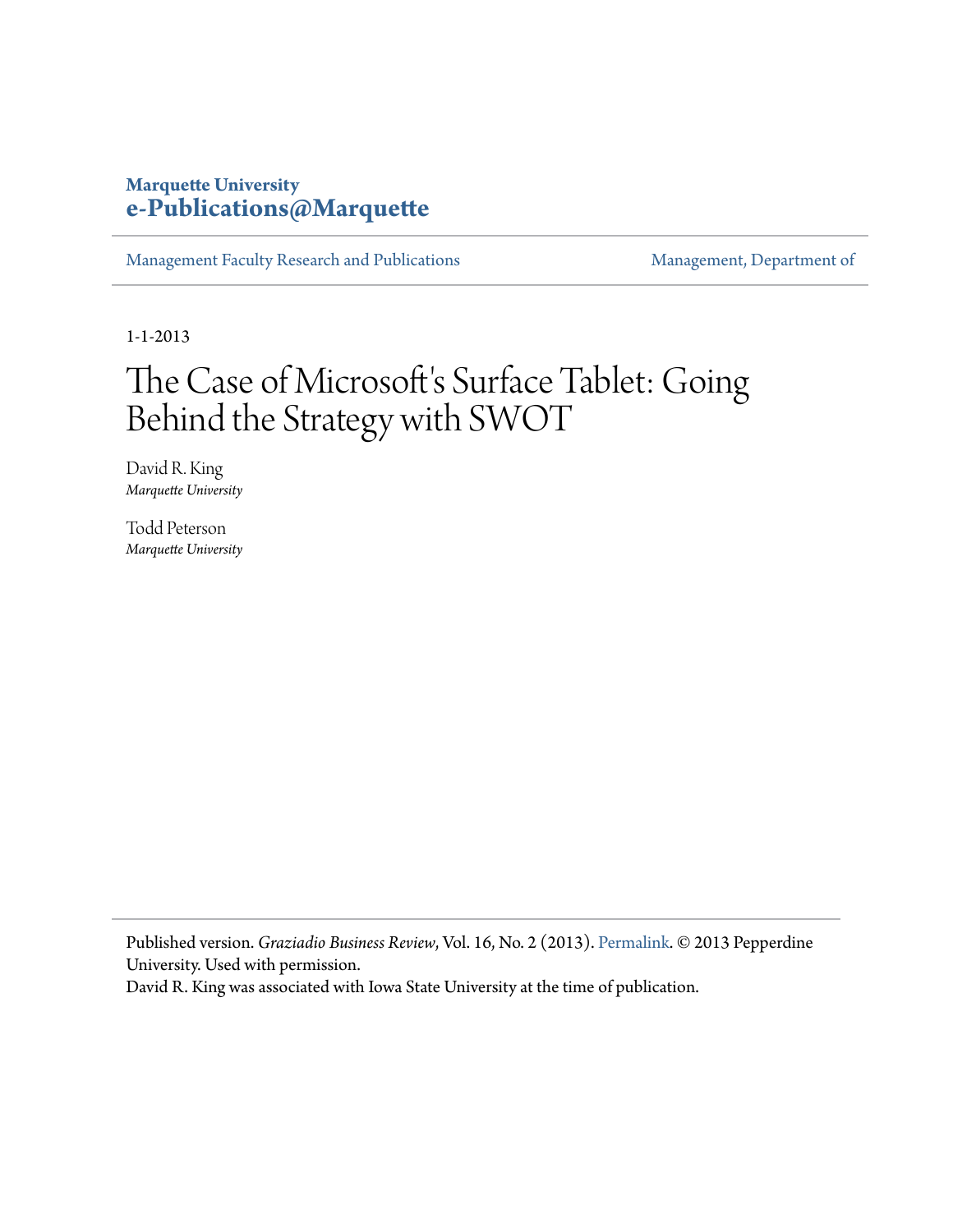# **The Case of Microsoft's Surface Tablet**

# **Going Behind the Strategy with SWOT**

By [David R. King, PhD](http://gbr.pepperdine.edu/author/king_d/) and [Todd Peterson, MBA](http://gbr.pepperdine.edu/author/peterson_t/)

#### [2013 Volume 16 Issue 2](http://gbr.pepperdine.edu/index.php/issues/?issue=2013%20Volume%2016%20Issue%202)

Following its development at Harvard Business School in the 1950s, the SWOT framework became a frequently used decision tool.[\[1\]](http://gbr.pepperdine.edu/2013/09/microsoft-surface-tablet/#note1) While the complexity organizations confront in the modern business world has increased, SWOT provides an intuitive way to organize information into internal "Strengths and Weaknesses" and external "Opportunities and Threats."[\[2\]](http://gbr.pepperdine.edu/2013/09/microsoft-surface-tablet/#note2) Another reason that SWOT remains relevant is its flexibility that enables integrating other analysis tools. It also encompasses multiple steps of strategy development to cover analysis, formulating options, and implementation.



The applicability and relevance of SWOT analysis can be demonstrated by showing how this strategy tool can explain Microsoft's Surface tablet. Microsoft faces increased competition from other technology firms and its core business of personal computer (PC) operating systems and software face declining demand, and a SWOT analysis helps to understand Microsoft's response. While performing a SWOT analysis, the quality of analysis depends on the underlying questions. Openended questions ensure thought is given to identifying underlying issues and not just their symptoms. In addition to the questions we develop, additional questions are provided in the Appendix.

# **Strengths**

Knowing the options available to an organization often begins with knowing what they do well. An objective analysis can often lead organizations to unrecognized strengths. For example, a subtle strength in a dynamic industry involves the ability to introduce products faster than competitors. Two questions help identify Microsoft strengths.

*What are the major sources of Microsoft's revenue and profit***?** Microsoft's revenues come from five segments. As listed in the 2012 Annual Report, a few divisions produce the vast majority of Microsoft's revenues and income. Earning \$23.9 billion, the Business division has the highest revenues, while the Windows Division, with 62 percent margins, is the most profitable.[\[3\]](http://gbr.pepperdine.edu/2013/09/microsoft-surface-tablet/#note3) This reflects a high market share with 91.7 percent of domestic and 83.8 percent of worldwide computers using some version of Windows.[\[4\]](http://gbr.pepperdine.edu/2013/09/microsoft-surface-tablet/#note4) This level of market penetration and familiarity make Windows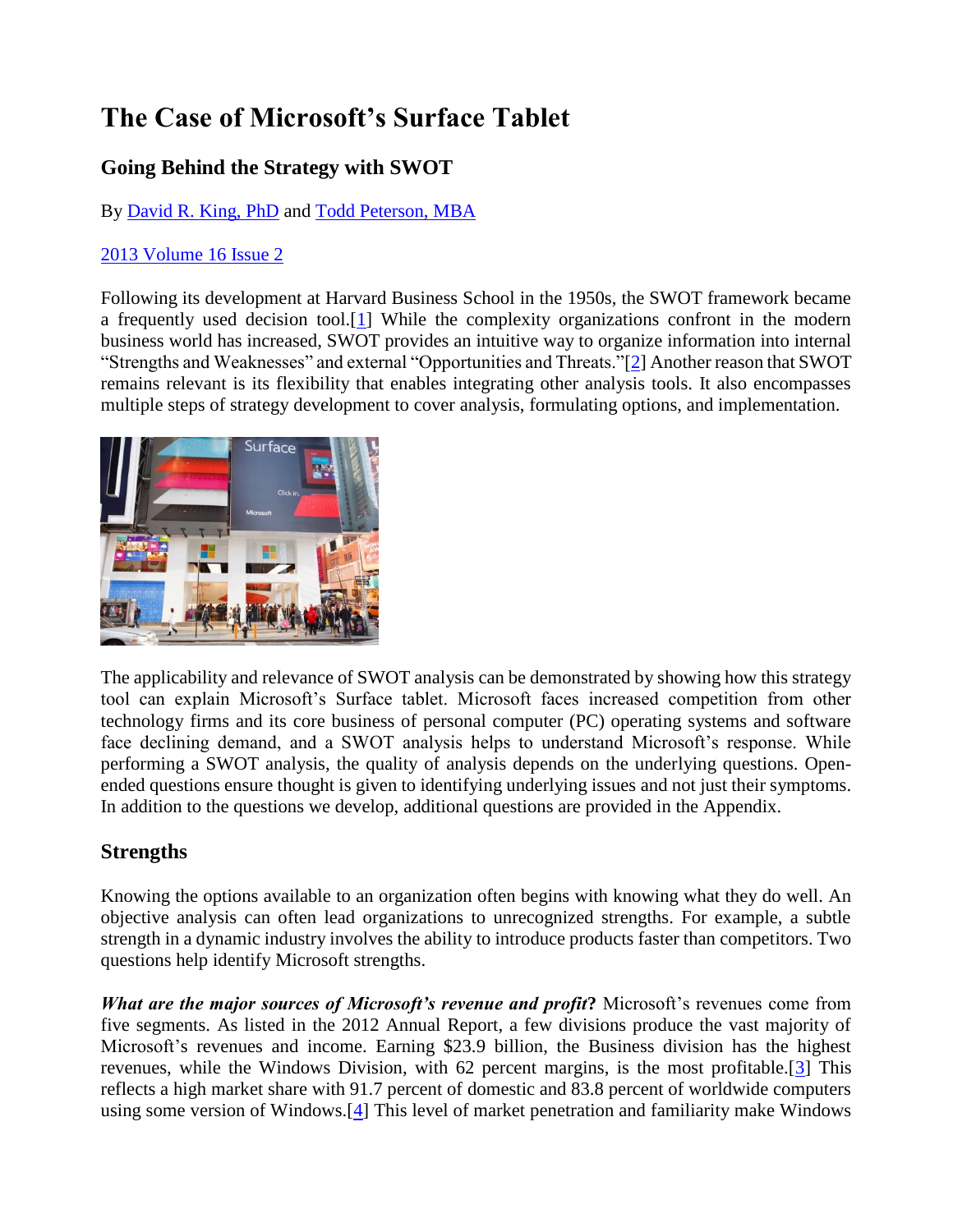and Microsoft Office the standard for sharing files and reinforces adoption by allowing businesses to avoid training people to use computers running Windows.

*Does Microsoft have adequate reserves to launch new products***?** The word adequate may be subjective as it cost approximately \$3 billion to develop the second generation Xbox 360.[\[5\]](http://gbr.pepperdine.edu/2013/09/microsoft-surface-tablet/#note5) However, assuming moderate risk of moving into related areas Microsoft likely has funds to develop new products. Using information from Microsoft's 2012 Annual Report, its \$85 billion in revenue exceeded expenses of \$52 billion.[\[6\]](http://gbr.pepperdine.edu/2013/09/microsoft-surface-tablet/#note6) A firm's debt load also needs to be considered, and a current ratio of 2.8 suggests that Microsoft could fund existing operations for several months with cash on hand. $[7]$ 

### **Weaknesses**

When evaluated objectively, it is possible that areas considered strengths are actually a weakness if a firm becomes over reliant on a trait. While even competent companies have weaknesses, they become handicaps when a firm does not recognize and address them. Acknowledging weaknesses is not an admission of failure, but recognition of needed improvement. Independent analysis identifies innovation as a weakness for Microsoft.

*Has Microsoft demonstrated the ability to adapt to change***?** The simple answer is no, although the company regularly releases new versions of Windows with related products, Microsoft hardware is often not successful. For example, Microsoft Kin phones developed in 2010 for Windows 7 were pulled two months after their introduction.<sup>[\[8\]](http://gbr.pepperdine.edu/2013/09/microsoft-surface-tablet/#note8)</sup> As a result, Microsoft is considered to be playing catchup in mobile devices. Still, in an attempt to become more innovative, Microsoft has reorganized how it turns products into reality and turned Bill Gates' old office into a research lab to "Do epic shit."[\[9\]](http://gbr.pepperdine.edu/2013/09/microsoft-surface-tablet/#note9)

*Can Microsoft survive a significant change in its major market***?** With the majority of Microsoft's revenues coming from its business division, it is vulnerable to the shift to mobile devices and consumer products. Prior to 2010, when the iPad was released, PC sales grew approximately 10 percent annually, but following the introduction of tablet computers PC sales have only grown by 2 percent.[\[10\]](http://gbr.pepperdine.edu/2013/09/microsoft-surface-tablet/#note10) While consumer technology is a smaller market compared to corporate spending, the consumer market is growing faster and Microsoft has less of a presence there.[\[11\]](http://gbr.pepperdine.edu/2013/09/microsoft-surface-tablet/#note11) Further, the dependence on revenues from selling software becomes a weakness as competitors offer software for free (e.g., Google's Android and Docs).

# **Opportunities**

All organizations have some external opportunities that they can pursue. These range from diversification to outsourcing non-core operations to a supplier. However, firms will have more opportunities than they can reasonable pursue. Identifying profitable opportunities that match the capabilities of a firm is the mark of astute management. Questions related to identifying opportunities clearly show Microsoft has an opportunity to enter the tablet market with a device able to use the Microsoft Office suite of software.

*Is there an important market Microsoft serves that is undeveloped?* Microsoft continually finds itself in this situation, as companies continually design and develop new hardware and software. The biggest markets without a significant Microsoft presence involve search, smartphones, and tablets.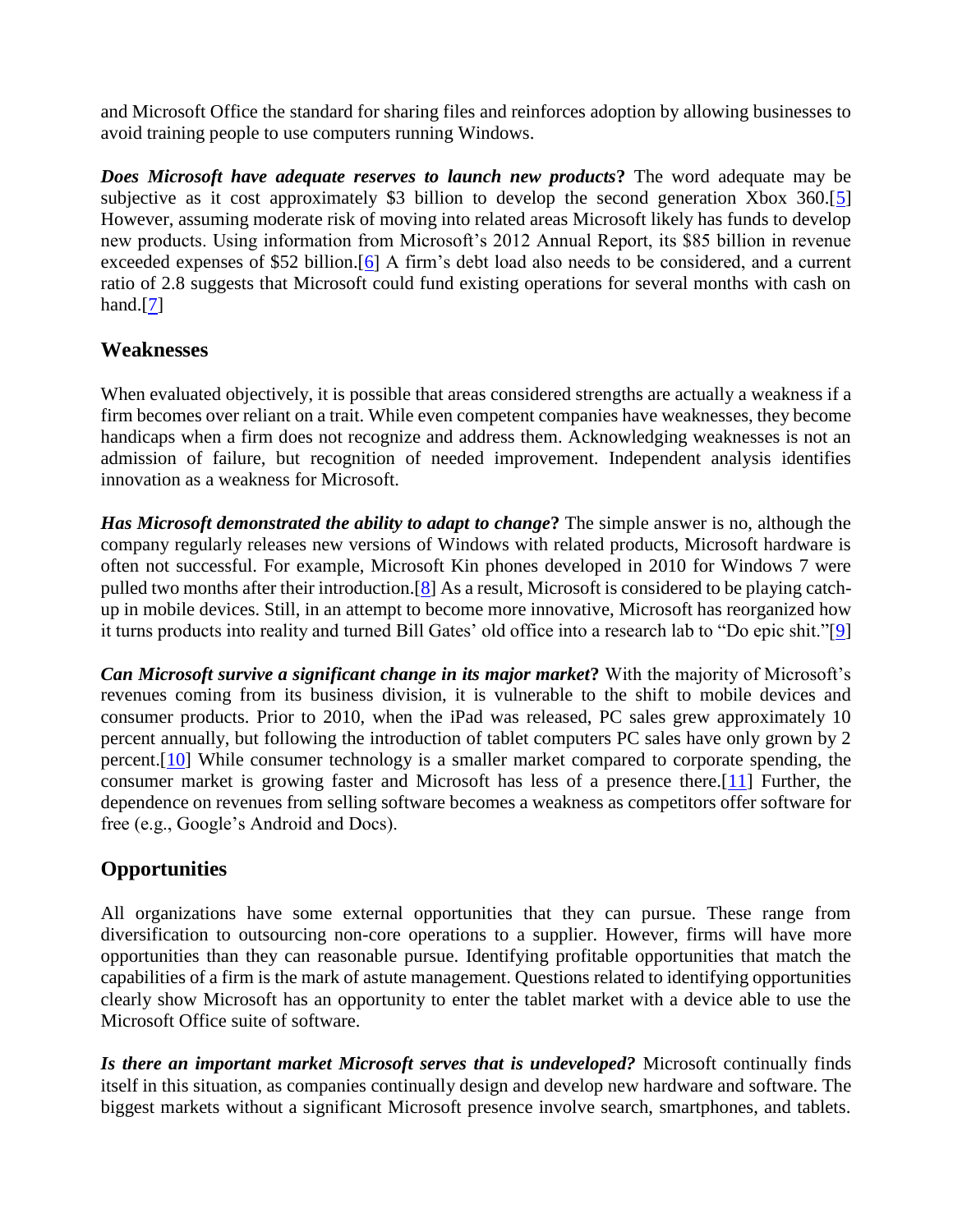For example, in 2010, the iPad took the market by storm growing from insignificant sales numbers to more than 120 million sold by 2012.[\[12\]](http://gbr.pepperdine.edu/2013/09/microsoft-surface-tablet/#note12)

*Where are opportunities to extend Microsoft brands into new, related areas?* While Microsoft maintains a near monopoly on operating systems for PCs, they only have 4 percent of the mobile phone market and even less of the tablet market.<sup>4</sup> This suggests Microsoft could extend from its base of business customers to offer a tablet solution integrated with existing information technology infrastructure of servers running Microsoft software and businesses using Microsoft Office. This opportunity is reinforced by the fact that a popular iPad application is QuickOffice, an app that allows users to view and edit Microsoft Office documents.[\[13\]](http://gbr.pepperdine.edu/2013/09/microsoft-surface-tablet/#note13)

# **Threats**

The environment a firm faces is always changing, yet the severity of the threats a firm faces will often be unique to their industry. The technology industry changes as a result of the processing power available and the imagination of engineers. For Microsoft, industry changes require rethinking their existing products.

*Are industry sales falling and why***?** Microsoft reaped the benefits of providing the vast majority of computer operating systems over the last 20 years, but they are unable to ignore a decline in sales. The cannibalization of the PC market by tablets reflects the long-term trend of increased computing power in smaller sizes and it represents a significant threat to Microsoft's primary source of revenue and profit. For example, Microsoft cannot rely on continued sales to be driven by the purchase of new PC hardware. Therefore, a strategy that acknowledges declining PC sales is needed. [\[14\]](http://gbr.pepperdine.edu/2013/09/microsoft-surface-tablet/#note14)

*What changes in the industry are effecting Microsoft's operations***?** When considering change, differences in the people using products and not just product changes need to be considered. The newest generation of workers entering the business world brings new demands, as the Internet and cell phones were constant companions in their formative years. Communication and computing technology is generally viewed as a basic need, and it is reflected in expectations for businesses to provide smartphones and tablets. The more work done on Apple and Android hardware and software threatens Microsoft's position as the default supplier of operating systems.

### **Moving from Analysis to Strategy**

Identifying attributes of a firm and its environment only touches the beginning of SWOT analysis.[\[15\]](http://gbr.pepperdine.edu/2013/09/microsoft-surface-tablet/#note15) Strategy requires jointly considering a firm's internal and external environment to formulate alternatives for how an organization can improve. To avoid a tendency of focusing more on threats than opportunities, consider building a matrix that matches internal and external conditions to identify alternatives that relate to different options (Table 1).[\[16\]](http://gbr.pepperdine.edu/2013/09/microsoft-surface-tablet/#note16)

### **Table 1**: Identifying Alternatives from SWOT

|                    | <b>Strength</b> | <b>Weakness</b> |
|--------------------|-----------------|-----------------|
| <b>Opportunity</b> | S-O strategy    | W-O strategy    |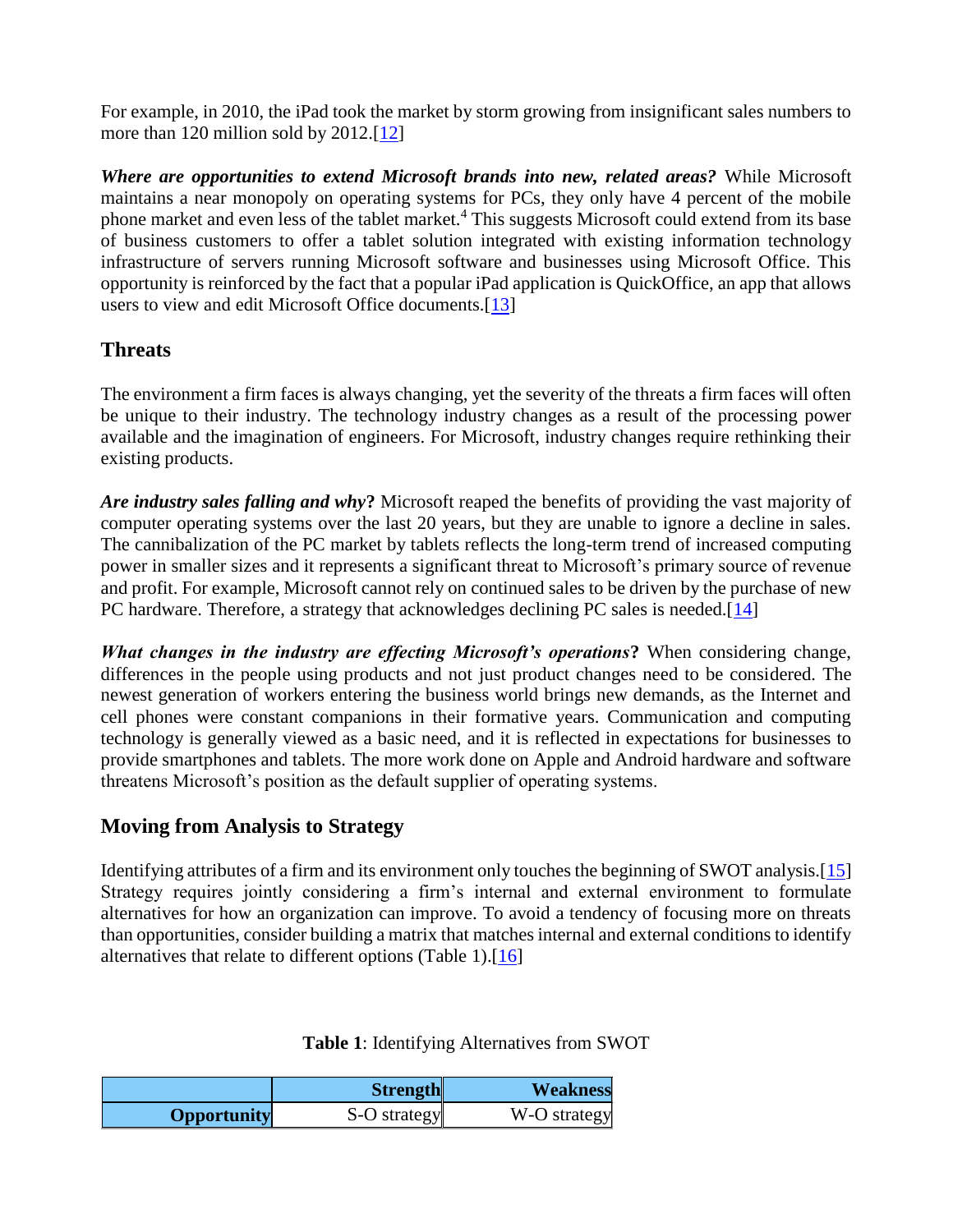| <b>Threat</b> | S-T strategy | W-T strategy |
|---------------|--------------|--------------|
|---------------|--------------|--------------|

Generating different alternatives can help determine an appropriate strategic approach. As alternatives are developed priorities will emerge that further directs the selection of the appropriate strategy that is suitable, feasible, and acceptable. Continuing the application of SWOT to Microsoft, it is clear that developing Windows software for mobile devices would be highlighted in multiple quadrants that represent distinct strategies:

- **Symmetric strategy** (S-O) aligns a firm's strength with a market opportunity. Rarely is using a firm's strength on an opportunity a bad idea. For Microsoft, strengths in software and the growing tablet market should identify alternatives representing a symmetric strategy. This approach is evident with the Windows 8 operating system leveraging strengths in software by integrating touch features needed for tablets.
- A**symmetric strategy** (W-O) addresses a firm's weakness in order to take advantage of a market opportunity. A firm should have significant resources or the ability to absorb some losses while the opportunity should be rewarding enough to make the strategy worth the risk. For Microsoft, a weakness in new product innovation and the clear shift in the marketplace to mobile devices underlie an asymmetric alternative of developing its own tablet.
- O**ffensive strategy** (S-T) applies a firm's strength to a threat in the market to reduce vulnerability. An established firm should use this strategy at the beginning of an emerging threat to prevent weakening its brand. As the reigning leader of operating systems with over 90 percent of the domestic market, any operating system Microsoft introduces will be adopted by a significant number of people. A tablet with features targeted at business professionals could allow Microsoft to leverage strengths in software to move with the market.
- **Defensive strategy** (W-T) aims to prevent a firm's weakness from being exposed to a market threat. This typically relates to less dominant firms targeting a market niche.

Additional explanations for Microsoft's strategy toward mobile computing can also be explored, but multiple positions outlined here show Microsoft responded to declining PC sales and increased competition created with Windows 8 and the development of its Surface tablet. The integration of touch capability into Windows 8 suggest a compromise position of using an established base of Windows users familiar with Microsoft's answer to mobile computing.[\[17\]](http://gbr.pepperdine.edu/2013/09/microsoft-surface-tablet/#note17) However, the compromises in Windows 8 satisfy neither PC nor tablet users. In the first quarter of 2013, Windows 8 failed to capture tablet sales and it contributed to a 14 percent drop in PC sales.[\[18\]](http://gbr.pepperdine.edu/2013/09/microsoft-surface-tablet/#note18) Still, the combination of using Microsoft Office programs with a suitable keyboard in tablet is something that can be predicted with SWOT analysis.

### **Conclusion**

Strategic shifts are rarely seamless and Microsoft has the resources to make adjustments. In responding to the iPad, Microsoft took two years to offer a Surface tablet with an abbreviated version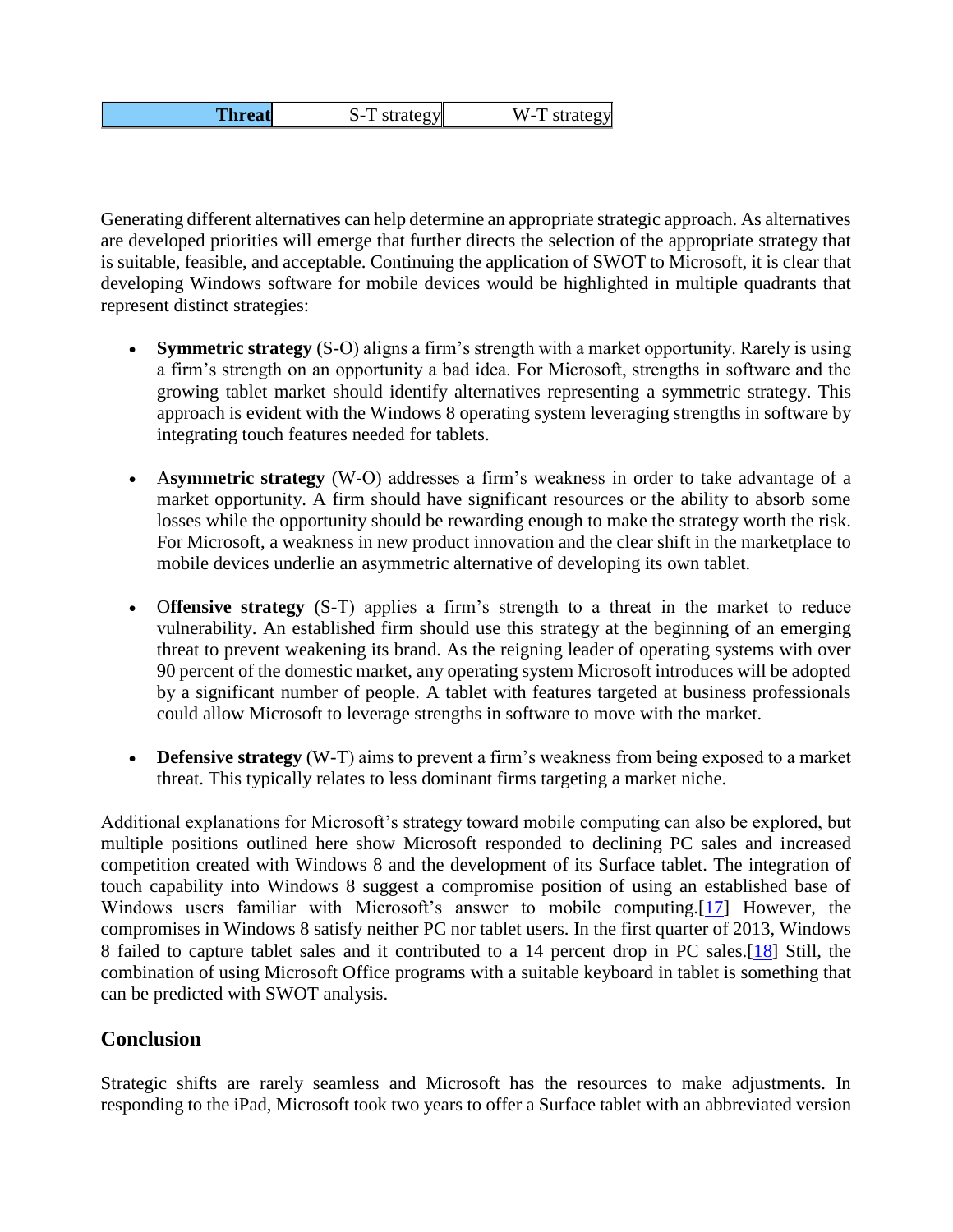of Windows 8 that restricted users to limited versions of Microsoft Office without its Outlook e-mail program.[\[19\]](http://gbr.pepperdine.edu/2013/09/microsoft-surface-tablet/#note19) This kept the first iteration of Surface (RT) from being useful to business users and limited the ability to use corporate customers to gain a foothold in mobile computing. The Surface Pro fixes this shortcoming but in a larger package than competing tablets. However, these shortcomings contributed to Microsoft taking an \$900 million charge to earnings in 2013 that was followed by lower prices for its Surface tablet and a reduction in prices charged to computer makers for Windows 8 as Microsoft works on an update to the operating system.[\[20\]](http://gbr.pepperdine.edu/2013/09/microsoft-surface-tablet/#note20) While time will tell whether Microsoft will be successful in making a strategic shift to mobile computing, SWOT analysis can also help show what needs done in your business.

| <b>Internal</b> |                                                                                                                                                                                                                                                                                                                                                                                                                                                                                                                                                                                                                                             |  |
|-----------------|---------------------------------------------------------------------------------------------------------------------------------------------------------------------------------------------------------------------------------------------------------------------------------------------------------------------------------------------------------------------------------------------------------------------------------------------------------------------------------------------------------------------------------------------------------------------------------------------------------------------------------------------|--|
| <b>Strength</b> | What does the firm do better than anyone else?<br>$\bullet$<br>What process, policy, or procedure gives the<br>firm an advantage over the market?<br>What are the major sources of a firm's revenue<br>and profit?<br>What unique or lower-cost resource does the<br>firm own?<br>What are the firm's effective marketing and<br>advertising products/techniques?<br>Who/what increases employee morale?<br>How does the firm harness information<br>technology most effectively?<br>How can the firm manage its inventories in the<br>$\bullet$<br>most efficient manner?<br>Has the firm demonstrated the ability to adapt<br>and change? |  |
| <b>Weakness</b> | How consistently has the firm brought new<br>$\bullet$<br>ideas and products to the market place?<br>How is the firm positioned to survive a change<br>in its major market?<br>Do employees have faith in management?<br>Do the employees understand and support the<br>firm's mission?<br>What capabilities does the firm maintain to<br>$\bullet$<br>withstand sudden economic downturns?<br>Can the firm attract, develop, and/or retain<br>$\bullet$<br>needed talent?<br>What are the biggest expenditures/costs for the<br>firm, or is a firm dependent on external<br>suppliers?                                                     |  |

**Appendix:** Additional Questions for SWOT Analysis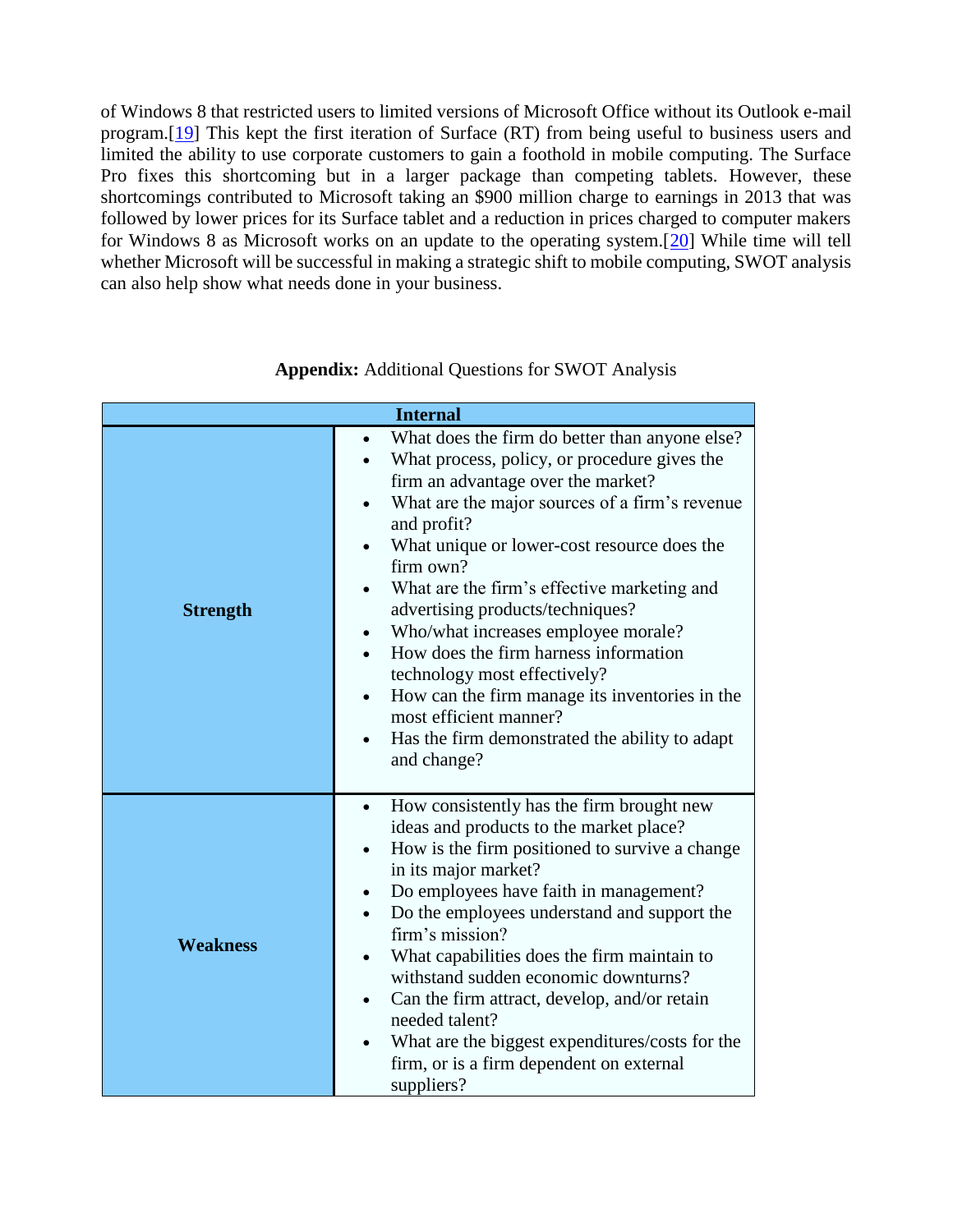| Opportunity   | How effectively can the firm raise money when<br>needed?<br>What are the corporate governance standards<br>$\bullet$<br>and are they high enough?<br>What factors drive lost sales?<br><b>External</b><br>What are the emerging trends in a firm's<br>$\bullet$<br>industry?<br>What are the new technologies that the firm can<br>use to innovate or lower costs?<br>What opportunities exist to extend brands into<br>related areas?<br>Where are inexpensive acquisition<br>$\bullet$<br>opportunities?<br>How can the firm use the Internet as a<br>marketing channel to lower costs?                          |
|---------------|--------------------------------------------------------------------------------------------------------------------------------------------------------------------------------------------------------------------------------------------------------------------------------------------------------------------------------------------------------------------------------------------------------------------------------------------------------------------------------------------------------------------------------------------------------------------------------------------------------------------|
|               | What other firms can provide a mutual benefit<br>$\bullet$<br>with an alliance?<br>Where can the firm expand internationally, or<br>٠<br>move up or down the value chain?<br>How can the firm establish better relations with<br>customers stabilizing cash flow?<br>How can the firm leverage better prices from<br>suppliers?                                                                                                                                                                                                                                                                                    |
| <b>Threat</b> | Are industry sales falling, and why?<br>$\bullet$<br>What changes in the industry are effecting<br>operations?<br>What is causing the union or other activity to<br>have an adverse effect?<br>To what degree can the firm's brand equity<br>withstand price competition?<br>Why are international competitors gaining<br>market share?<br>Why are qualified employees being attracted<br>away from the firm?<br>What technological change is the industry<br>experiencing?<br>What is the level of regulation in the industry,<br>and is it changing?<br>Why is the firm falling behind competitor<br>technology? |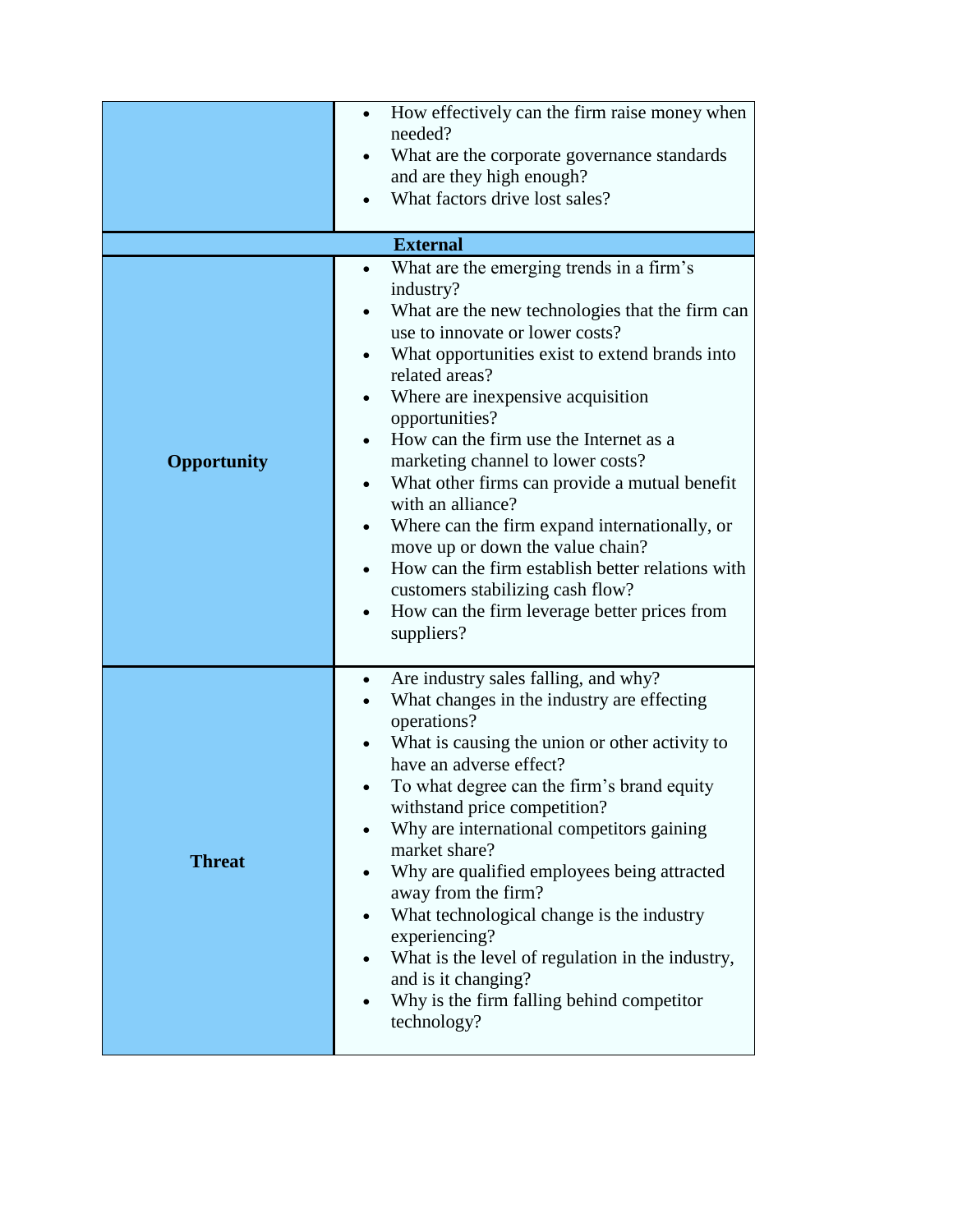[\[1\]](http://gbr.pepperdine.edu/2013/09/microsoft-surface-tablet/#ref1) Panagiotou, G. (2003). Bringing SWOT into focus, *Business Strategy Review*, 14(2): 8- 10. Wright, R., Paroutis, S., & Blettner, D. (2012). How useful are the strategic tools we teach in business schools? *Journal of Management Studies*, 50(1): 92-125.

[\[2\]](http://gbr.pepperdine.edu/2013/09/microsoft-surface-tablet/#ref2) Black, J., & Boal, K. (1994). Strategic resources: Traits, configurations and paths to sustainable competitive advantage, *Strategic Management Journal*, 15: 131-148.

[\[3\]](http://gbr.pepperdine.edu/2013/09/microsoft-surface-tablet/#ref3) Microsoft. (2012). Annual Report: [http://www.microsoft.com/investor/reports/ar12/index.html.](http://www.microsoft.com/investor/reports/ar12/index.html) Accessed February 1, 2013.

[\[4\]](http://gbr.pepperdine.edu/2013/09/microsoft-surface-tablet/#ref4) "Operating System Market Share." *Net Market Share.*  [http://www.netmarketshare.com/operating-system-marketshare.aspx?qprid=8&qpcustomd=0.](http://www.netmarketshare.com/operating-system-marketshare.aspx?qprid=8&qpcustomd=0) Accessed February 1, 2013.

[\[5\]](http://gbr.pepperdine.edu/2013/09/microsoft-surface-tablet/#ref5) VG 24/7. (2013): [http://www.vg247.com/2013/01/07/xbox-360-and-ps3-losses-total-8-billion](http://www.vg247.com/2013/01/07/xbox-360-and-ps3-losses-total-8-billion-ex-sony-employee-paints-grim-future/)[ex-sony-employee-paints-grim-future/.](http://www.vg247.com/2013/01/07/xbox-360-and-ps3-losses-total-8-billion-ex-sony-employee-paints-grim-future/) Accessed May 28, 2013.

[\[6\]](http://gbr.pepperdine.edu/2013/09/microsoft-surface-tablet/#ref6) Microsoft. (2012).

[\[7\]](http://gbr.pepperdine.edu/2013/09/microsoft-surface-tablet/#ref7) Google Finance. (2013): [http://www.google.com/finance?q=NASDAQ%3AMSFT&fstype=ii&ei=0ugkUejlNI\\_LqQH6xgE.](http://www.google.com/finance?q=NASDAQ%3AMSFT&fstype=ii&ei=0ugkUejlNI_LqQH6xgE) Accessed February 20, 2013.

[\[8\]](http://gbr.pepperdine.edu/2013/09/microsoft-surface-tablet/#ref8) Nuttal, C. (2010). Microsoft squares that look hip, *Financial Times*: 22 October, p. 10.

[\[9\]](http://gbr.pepperdine.edu/2013/09/microsoft-surface-tablet/#ref9) Foley, M. (2013). How Microsoft thinks about innovation these days (in five slides), Zdnet: [http://www.zdnet.com/blog/microsoft/how-microsoft-thinks-about-innovation-these-days-in-five](http://www.zdnet.com/blog/microsoft/how-microsoft-thinks-about-innovation-these-days-in-five-slides/10314)[slides/10314.](http://www.zdnet.com/blog/microsoft/how-microsoft-thinks-about-innovation-these-days-in-five-slides/10314) Accessed February 9, 2013.

[\[10\]](http://gbr.pepperdine.edu/2013/09/microsoft-surface-tablet/#ref10) *Forbes*. (2013). Apple's New iPad Takes On Microsoft as Tablets Nab PC Sales, *Forbes*, [http://www.forbes.com/sites/greatspeculations/2013/02/08/apples-new-ipad-takes-on-microsoft-as](http://www.forbes.com/sites/greatspeculations/2013/02/08/apples-new-ipad-takes-on-microsoft-as-tablets-nab-pc-sales)[tablets-nab-pc-sales/](http://www.forbes.com/sites/greatspeculations/2013/02/08/apples-new-ipad-takes-on-microsoft-as-tablets-nab-pc-sales)*.* Accessed February 15, 2013*.*

[\[11\]](http://gbr.pepperdine.edu/2013/09/microsoft-surface-tablet/#ref11) Gartner. (2012). Press Release: [http://www.gartner.com/newsroom/id/2094015.](http://www.gartner.com/newsroom/id/2094015) Accessed February 16, 2013. Lundquist. (2013). Gartner: 2013 Tech Spending To Hit \$3.7 Trillion. Information Week: [http://www.informationweek.com/global-cio/interviews/gartner-2013-tech](http://www.informationweek.com/global-cio/interviews/gartner-2013-tech-spending-to-hit-37-tri/240009565)[spending-to-hit-37-tri/240009565.](http://www.informationweek.com/global-cio/interviews/gartner-2013-tech-spending-to-hit-37-tri/240009565) Accessed February 16, 2013.

[\[12\]](http://gbr.pepperdine.edu/2013/09/microsoft-surface-tablet/#ref12) *Forbes*. (2013).

[\[13\]](http://gbr.pepperdine.edu/2013/09/microsoft-surface-tablet/#ref13) Burrows, P. (2012). It looks like you're trying to use Word on an iPad, *BloombergBusinessWeek*: 23-29 January, pp. 35-36.